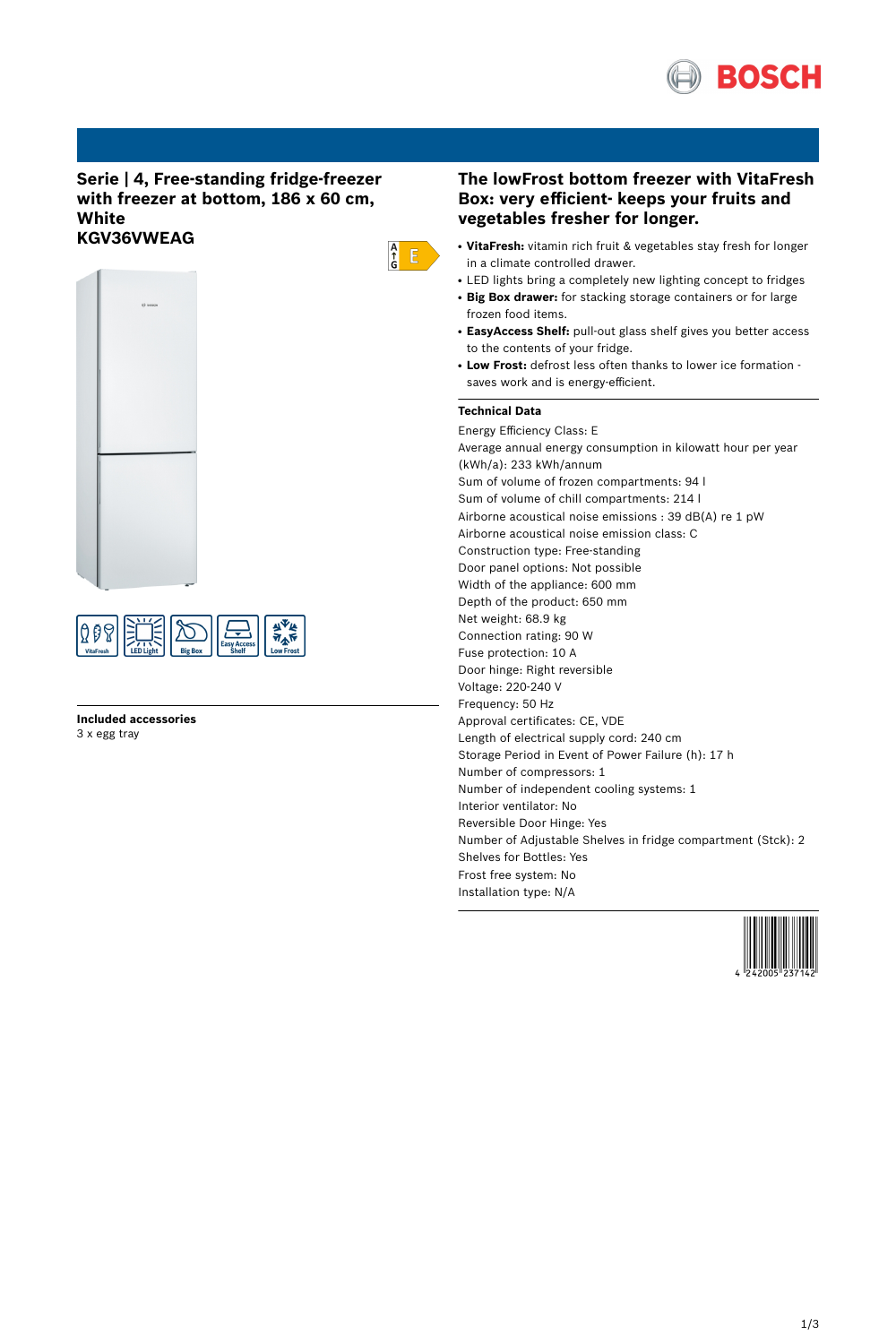

# **Serie | 4, Free-standing fridge-freezer with freezer at bottom, 186 x 60 cm, White KGV36VWEAG**

**The lowFrost bottom freezer with VitaFresh Box: very efficient- keeps your fruits and vegetables fresher for longer.**

- Cambered door, High-door design White
- Fridge freezer

## **Functions**

- White doors and white side panels
- Integrated vertical handle
- Bright interior LED fridge light

## **Design features**

- LED electronic control
- Automatic defrost fridge

## **Design features**

- <sup>4</sup> removable safety glass shelves of which <sup>2</sup> are easy pull out
- Door shelves in fridge door: <sup>1</sup> large and <sup>2</sup> small.

## **Freshness System**

- <sup>1</sup> VitaFresh drawer with humidity control - Fruits and vegetables retain vitamins and stay fresh for longer

#### **Food freshness system**

- LowFrost less ice creation and therefore quicker defrosting
- <sup>3</sup> transparent freezer drawers, including <sup>1</sup> BigBox

## **Dimension and installation**

- Dimensions: 186 cm H x 60 cm W x 65 cm D

## **Key features - Fridge section**

- Right hinged door, door reversible
- Height adjustable front feet
- Defrost water outlet for easy and convenient defrosting
- Connection value <sup>90</sup> <sup>W</sup>
- 220 240 V

## **Key features - Freezer section**

# **Country Specific Options**

- Based on the results of the standard 24-hour test. Actual consumption depends on usage/position of the appliance.
- To achieve the declared energy consumption, the distanceholders have to be used. As a result, the appliance depth increases by about 3.5 cm. The appliance used without the distance holder is fully functional, but has a slightly higher energy consumption.

## **Additional features**

**Design features**

## **Dimension and installation**

## **Performance and Consumption**

- EU19\_EEK\_D: E
- Total Volume : <sup>308</sup> <sup>l</sup>
- Net Fridge Volume : <sup>214</sup> <sup>l</sup>
- Net Freezer Volume : <sup>94</sup> <sup>l</sup>
- Freezing capacity 24h : 4.5 kg
- Annual Energy Consumption: <sup>233</sup> kWh/a
- Climate Class: SN-T
- EU19 Fast freezer facility D
- Noise Level : <sup>39</sup> dB , EU19\_Noise emission class\_D: <sup>C</sup>
- Temperature rise time : EU19\_Temperature rise time\_D: <sup>17</sup> <sup>H</sup>